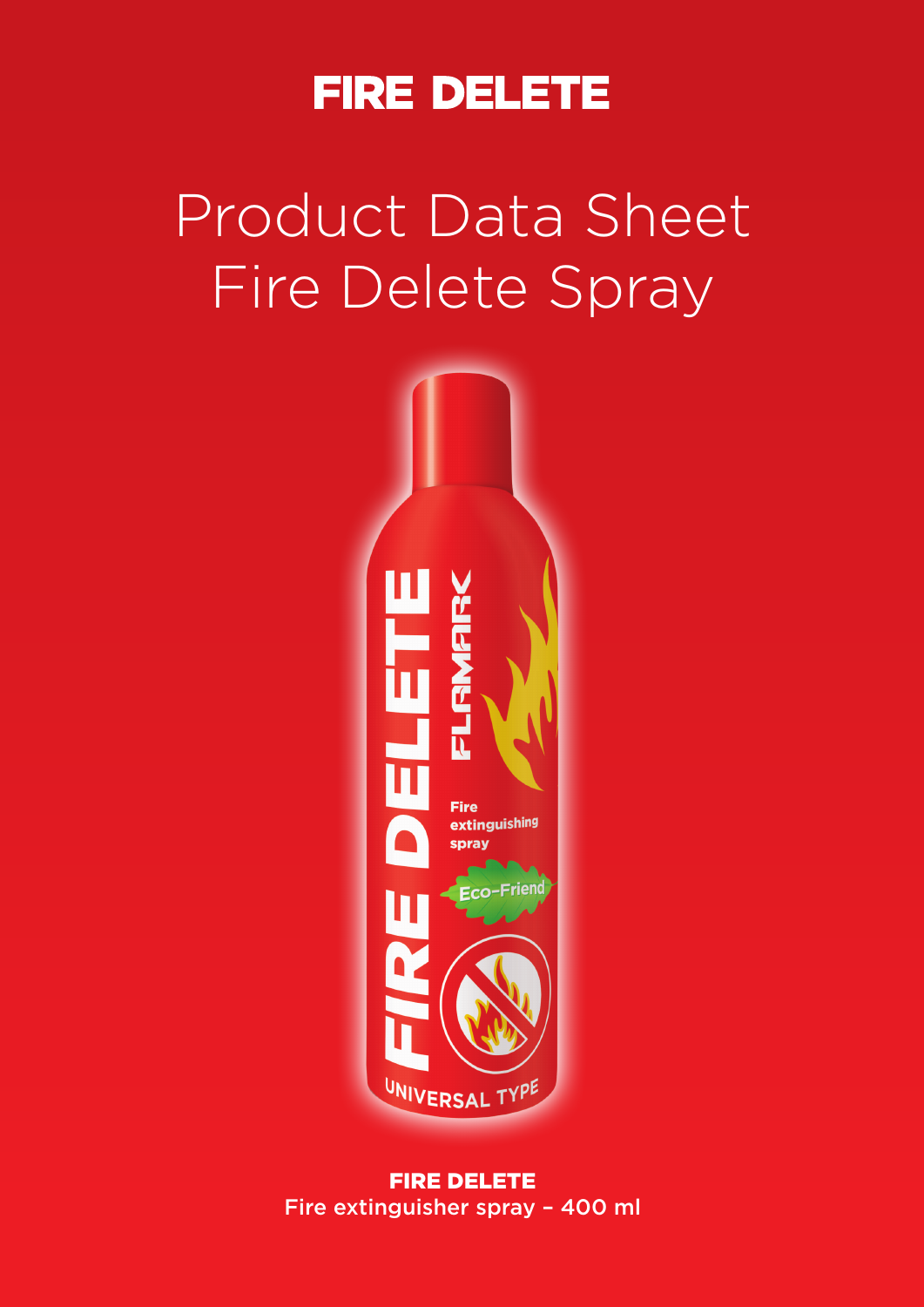## FIRE DELETE Fire extinguisher spray – 400 ml

#### 1. Preface, general statements

Most fires can be stopped if reaction to fire is fast enough, which means, in the initial stage of fire. Quick reaction is the most important matter in fire fighting. Classical, heavy weight fire extinguishers, with complicated handling and activating, which requires reading of long manual, seldom can help to quick reactions. Therefore it is most important to always have at hand one fire extinguisher which is so easy to activate and use, that it provides immediate response and have great extinguishing power along with ecologically features.

Fire Delete fire extinguishing spray meets all this demands and even more.

#### *• Easy to place and access*

Fire Delete fire extinguishing spray is ready to use extinguisher, designed and intended for use in households, offices, storages, cars, caravans, boats, and other vehicles. It is small (diameter 66 mm, height 253 mm), and can be easily stored at suitable place or fixed by a holder at a significant place, t ex near to first-aid kit.

#### • *Instantly usable*

Fire Delete fire extinguishing spray is protected only by a plastic cap, which can be switched off without effort. It uses as each standard spray – shake and press. Use is mostly intuitive, and operation errors are virtually impossible.

#### *• Easy to use and maintain*

Fire Delete fire extinguishing spray delivers professional extinguishing technology to non-experts. And especially important, it can be used by child, very old persons and disabled persons.

Periodic maintenance or surveillance is unnecessary. Products lifetime and warranty is 5 years from date of production.

#### *• Safe to use*

Fire Delete fire extinguishing spray have discharge distance of approximately 6 meters, so fire can be extinguished from the safe distance, which is



Certificate of Warranty

especially important when extinguishing electric installations and devices.

#### *• Great extinguishing power and wide scope of operation*

Thanks to its extinguishing agents and extinguishing techniques, Fire Delete fire extinguishing spray, works with great efficiency when extinguishing starting fires.

Furthermore it has wide scope of operation – it extinguishes fires of classes: A, B and F, and fires on electrical installations and devices. So it is not necessary to purchase different fire extinguishers for different kinds of fires.

#### *• No collateral damages*

There are no any side effects or collateral damages for the persons or for the rooms when Fire Delete fire extinguisher operates.

Fire Delete fire extinguishing spray heavily eliminates smoke in area of extinguishing, so if there are any persons in the room, they can breathe without problems.

#### • *Eco-friend product*

Fire Delete fire extinguishing spray is an Eco-friend product, which means that it is not toxic or harmful for people, animals, ozone layer or environment, and its content and packaging is easily recyclable. Most of the ingredients are completely natural.

It is suitable for use in natural parks, water intake areas for drinking water, drinking water plants and other nature or water protected areas.

#### 2. Specification



Extinguishing power of Fire Delete fire extinguishing spray for solid – fire class A (wood, paper, textiles...) and liquid substances – fire class B (gasoline, diesel fuel ...) as well as for edible fats and oil – fire class F, was widely proved in practice in different situations. Exact rating according to standard BS6165:2002 will be proved soon by recognized inspection authority in European Union.

Fire Delete fire extinguishing spray can be used to extinguish fire at live electrical equipment with voltages up to 1000 Volts if the minimum distance of 1 m is maintained. integral compounds to the minimum distance of a type of Warranty coltages up to 1000 Volts if the minimum distance of 1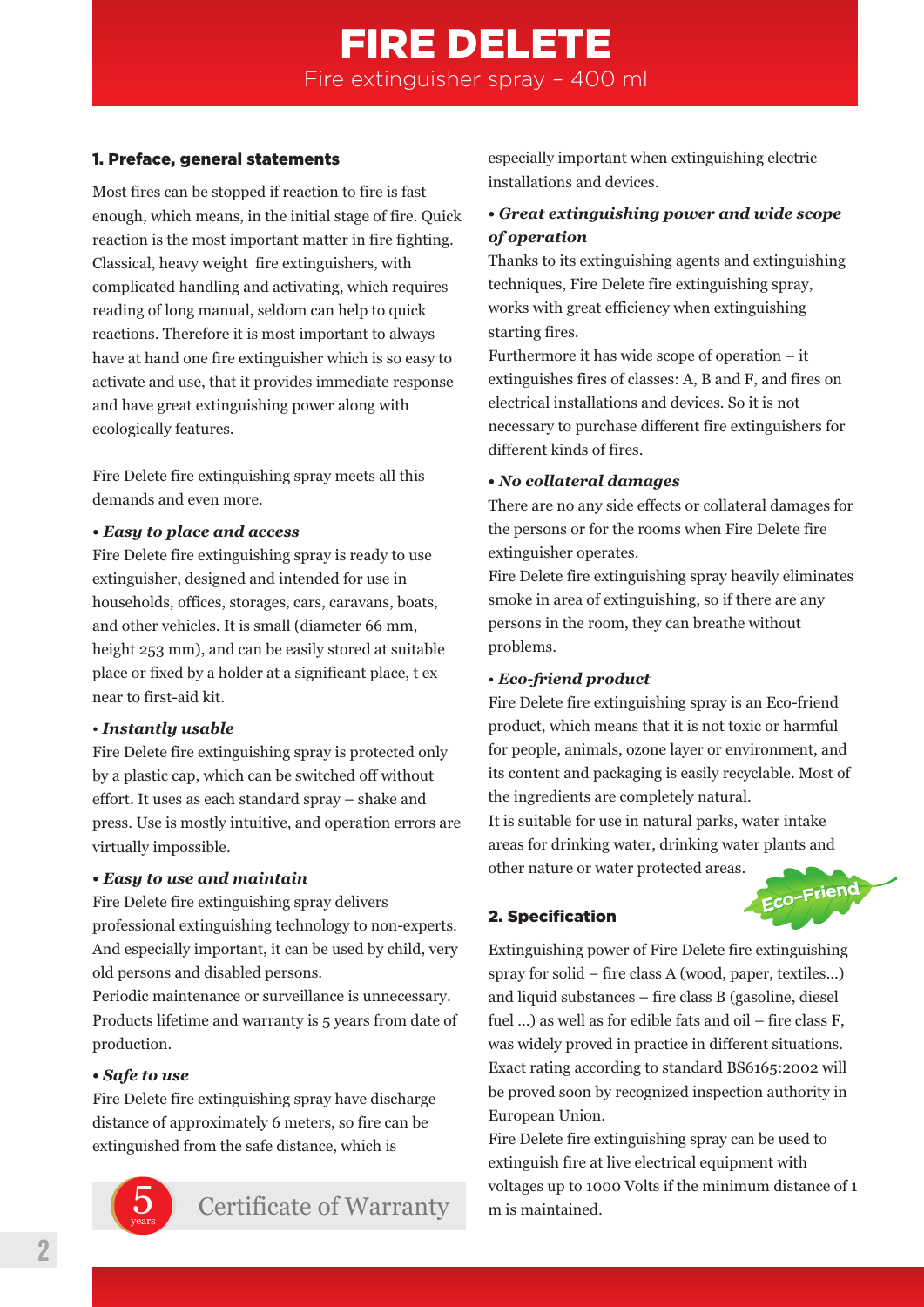# FIRE DELETE

Fire extinguisher spray – 400 ml

#### 3. Technical Data

| Height: 253 mm                                              |                   |
|-------------------------------------------------------------|-------------------|
| Weight approx.: 500 g                                       |                   |
|                                                             |                   |
|                                                             |                   |
| Working pressure approx.: $\angle$ 9 bar (0,9 MPa) $\pm$ 5% |                   |
| Discharge Distance: ______ approx. 6 m                      |                   |
| Discharge time minimal: __ 20 sec.                          |                   |
| Discharge medium: ________ Nitrogen                         |                   |
| Extinguishing agent: ________ Fire extinguishing liquid     |                   |
|                                                             | agent Fire Delete |
| Extinguishing fire classes: $A$ , B and F                   |                   |
| Burst pressure average: 23.2 bar                            |                   |
| Storage Temperature: $\_\_\_5^{\circ}C - 55^{\circ}C$       |                   |
|                                                             |                   |
| Production date: __________ Printed at bottom of            |                   |
|                                                             | spray can         |
|                                                             |                   |

#### 4. Description of function

Extinguishing agent is released by pressing the spray nozzle. The extinguishing effect is actively supported by the generated dispersing of active liquid into tiny droplets (nebulation).

#### 5. Mode of functioning

Active fire extinguishing agent is water based liquid agent enriched by chemical compounds which removes or blocks the 3 basic fire triangle elements: heat – oxygen – fuel. Fire Delete active liquid saponified the burning fuel, so reignite becomes impossible.

Extinguishing effect is supported by a homogenous, cone-shaped geometry of the spray flow and by dispersing of active liquid into tiny droplets (nebulation).

*Fire Delete fire fighting mechanisms* activates and removes the 3 basic fire triangle elements (Heat – Oxygen – Fuel):

- Fire Delete liquid droplets evaporations process removes heat.
- Fire Delete Inert Steam creating luck of oxygen supply to fuel but in same time the oxygen is not

removed for people (operators).

• Fire Delete liquid agent saponifies the burning fuel (surface protecting film is created) and does not aloud free radicals and gases to become airborne and bond with oxygen in air.

Detailed description of the action:

*A. Rapid cooling down effect* – here the liquid droplets cools burning material by rapidly absorbing heat from burning material, turns to inert steam and evaporates.

*B. Inert steam* – it bounds free burning radicals and toxic gases with Fire Delete Inert Steam, so if there are any persons in the area, they can breathe without problems. That way creates an operator friendly environment, which is especially important effect.

*C. Adiabatic cooling process* – demonstrate unique effective process which is cooling the air by evaporation of Fire Delete liquid agent. Evaporation is the process by which Fire delete liquid agent is quickly converted form liquid form to its vaporized form, transferring its liquid mass to the atmosphere and removing heated air away from burning materials. During Fire Delete liquid solutions droplets evaporations, three simultaneous processes are going on:

- Transfer of heat to the Fire Delete liquid droplet surface.
- Transfer of liquid mass from the Fire Delete droplet surface.
- Fire Delete droplets liquid mass with heat becomes airborne steam (effect name: Latent heat of evaporation, which we meet every day in nature: sun-rain-sun).

*D. Saponification-Foaming process* – Fire Delete liquid agent posses strong controlled chemical and mechanical processes of forming the protecting thin layer at surface of a burning fuel, which does not aloud re-ignition. Fire Delete liquid agent, through mechanical dispersion, mixes large amount of inner gases with liquid, and by the agitation of liquid and inner chemical compounds creates a type of foam